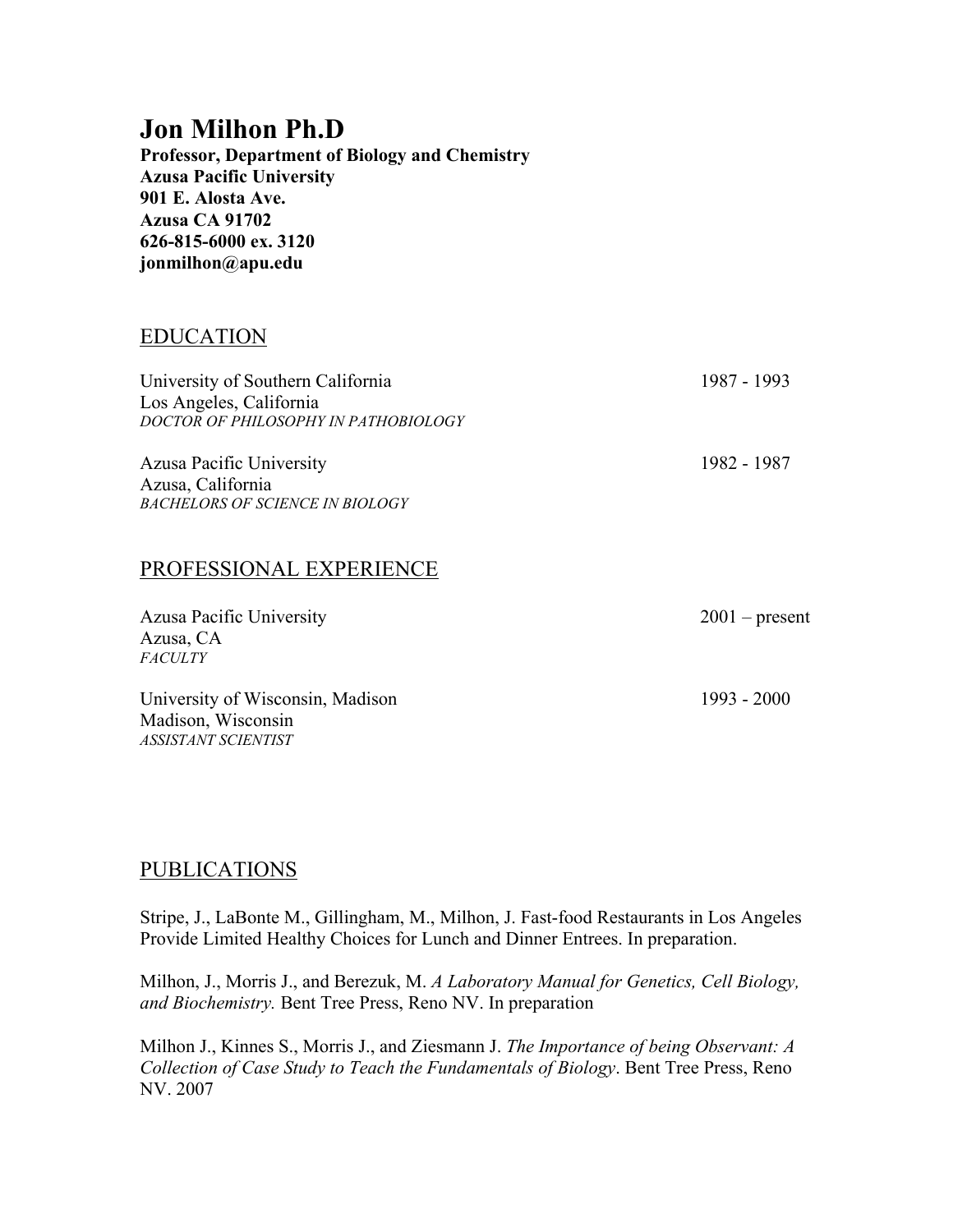Milhon J, Albert T, Vandewaa E.A.,O' Leary K.A., Jackson, R.N., Kessler M.A., Schuler L.A., Tracy J.W. 2000. *Sm*MAK16, the *Schistosoma mansoni* Homologue of MAK16 from Yeast, Targets Protein Transport to the Nucleus. Molecular and Biochemical Parasitology. 108:225-236

Milhon, J., Lee. S., Kohli, K., Chen, D., Hong, H., Stallcup, M.R. 1997. Identification of Aminos Acids in the Tau2-Region of the Mouse Glucocorticoid Receptor that Contribute to Hormone Binding and Tanscriptional Activity. Molecular Endocrinology. 11:1795- 1805

Milhon J, Thibodeaux R.L., Glowac K, Tracy J.W. 1997. Schistosoma mansoni GSH S-Transferase Sj26 is Not the Molecular Target of Praziquantel Action. Experimental Parasitology. 87:268-274

Milhon J, Tracy J.W. 1995 Updated Codon Usage in Schistosoma. Experimental Parasitology. 80:353-356.

Milhon J, Kohli K, Stallcup M.R. 1994. Genetic Analysis of the N-Terminal End of the Glucocorticoid Receptor Hormone Binding Domain. J. Steroid Biochem. Molec. Biol. 51:11-19.

Byravan S, Milhon J, Rabindran S.K., Olinger B, Garabedian M.J., Danielson M, Stallcup M.R. 1991 Two Point Mutations in the Hormone Binding Domain of the Mouse Glucocorticoid Receptor that Dramatically Reduce its Function. Mol. Endocrinol. 5: 752- 758.

## STUDENT PRESENTATIONS

Stripe, J. and Milhon, J. How has the Fast-Food Industry Responded to the Increasing Obesity Epidemic? . West Coast Biological Sciences Undergraduate Research Conference, Point Loma Nazerine University. 2008

Stripe, J. and Milhon, J. Good Burger, Bad Burger: Developing a Healthy Approach to Fast-Food Consumption Common Day of Learning, Azusa Pacific University. 2008

Stripe, J., Lai, H., Garrison,A., Somers, J. and Milhon, J. Subcellular Localization of the Human and Turkey Astroviral ORF1a Proteins. West Coast Biological Sciences Undergraduate Research Conference, Loyola Marymount University. 2006

Armitage S., Pryor J., Buhr R., Dingess H., and Milhon J. Cellular Localization of the Turkey (TastV) ORF1a Protein. West Coast Biological Sciences Undergraduate Research Conference, Santa Clara University. 2005